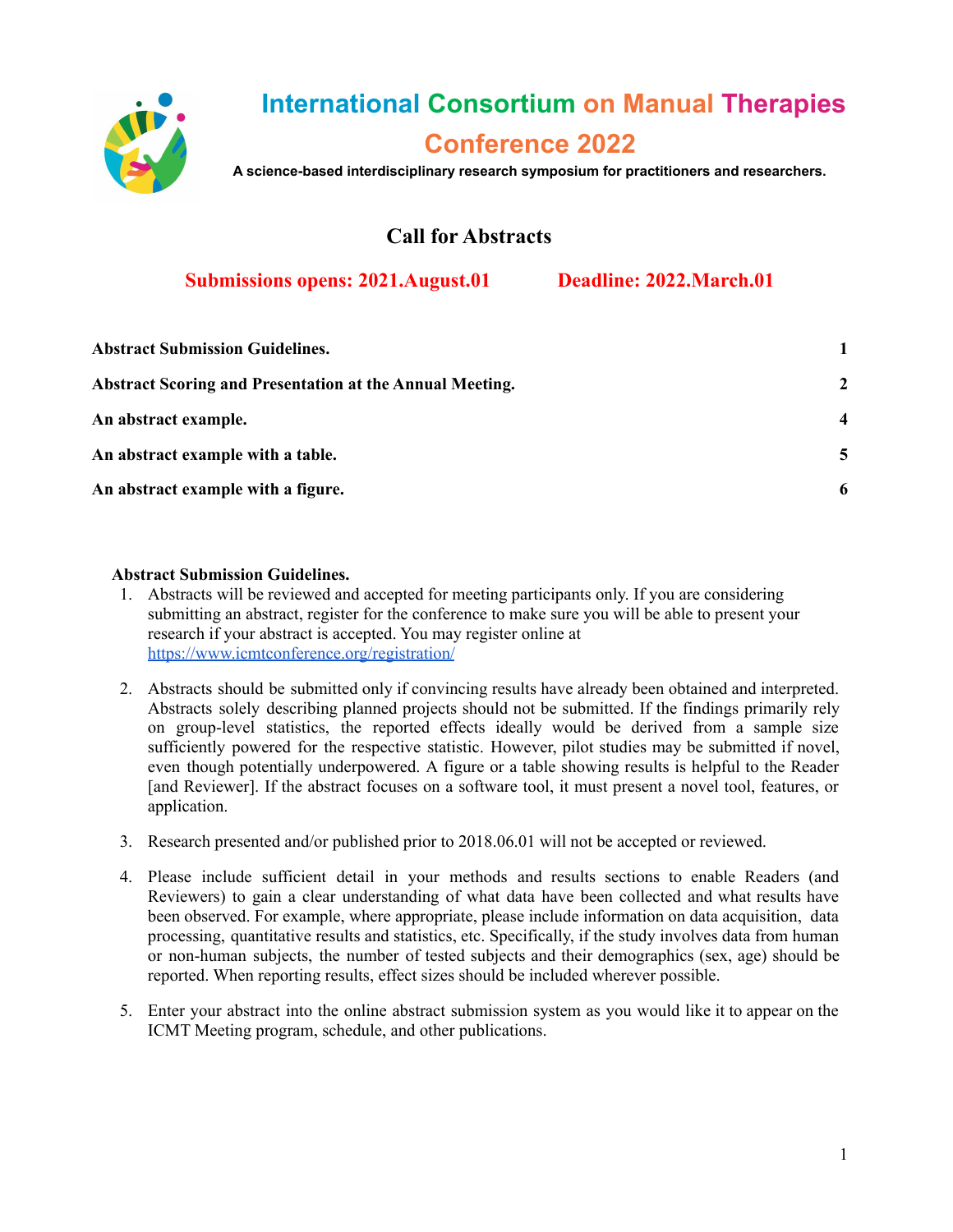

## **International Consortium on Manual Therapies Conference 2022**

**A science-based interdisciplinary research symposium for practitioners and researchers.**

- 6. Abstracts should be formatted to include the following:
	- a. Title **all caps**
	- b. Authors and Affiliations **maximum of 40 characters per author**
	- c. Background, Materials and Methods including statistical approach, Data, Conclusion, IRB assurances, funding source (if any) — **300-word limit or equivalent character limit (1500 characters, including spaces)**
	- d. **Times New Roman, 11-point font**
	- e. Figures (**optional / maximum 1**) 1 table or 1 image in PDF
	- f. Must submit in **PDF format** that does not exceed 1 page, including table or image (no other formats accepted)
- 7. **Keywords/categories:** Abstracts will be accepted in the following categories: **Clinical, Basic Science, Educational**. You are also able to include up to 3 keywords for your abstract. Selection of the subject category helps to determine the expertise of the Reviewers who will score the abstract. The chosen category also helps place the abstract in a section with similar research, thereby reaching an optimal audience at the meeting.
- 8. **References:** No references.
- 9. **Meeting Registration:** You are not required to register for the ICMT Meeting prior to submitting an abstract; however, if your abstract is selected for poster presentation, the presenter of the abstract must register for the meeting. You may register online at <https://www.icmtconference.org/> As previously stated, *due to the nature of this conference, seats are limited! Early registration is highly encouraged!*
- 10. **Presentation Release:** By submitting your abstract, if accepted, you grant permission for ICMT to distribute the presentation in any format, including video, audio print and electronic text through social media channels or other electronic media and on the ICMT website.

#### <span id="page-1-0"></span>**Abstract Scoring and Presentation at the Conference.**

1. Every abstract is reviewed by two or more peer reviewers using a 4x3 scoring rubric. Specifically, four areas will be scored: 1) relevance of the study to the conference's objectives (see: <https://www.icmtconference.org/>), 2) the novel nature of the study/topic, 3) the overall quality of the abstract, and 4) the adherence to the directions posted for abstract submissions. Each area will be scored using a three-point system:

| 3 - Meritorious  |
|------------------|
| 2 - Sufficient   |
| 1 - Insufficient |
|                  |

The possible outcomes of these reviews are: 1) Accepted for poster, 2) Reject.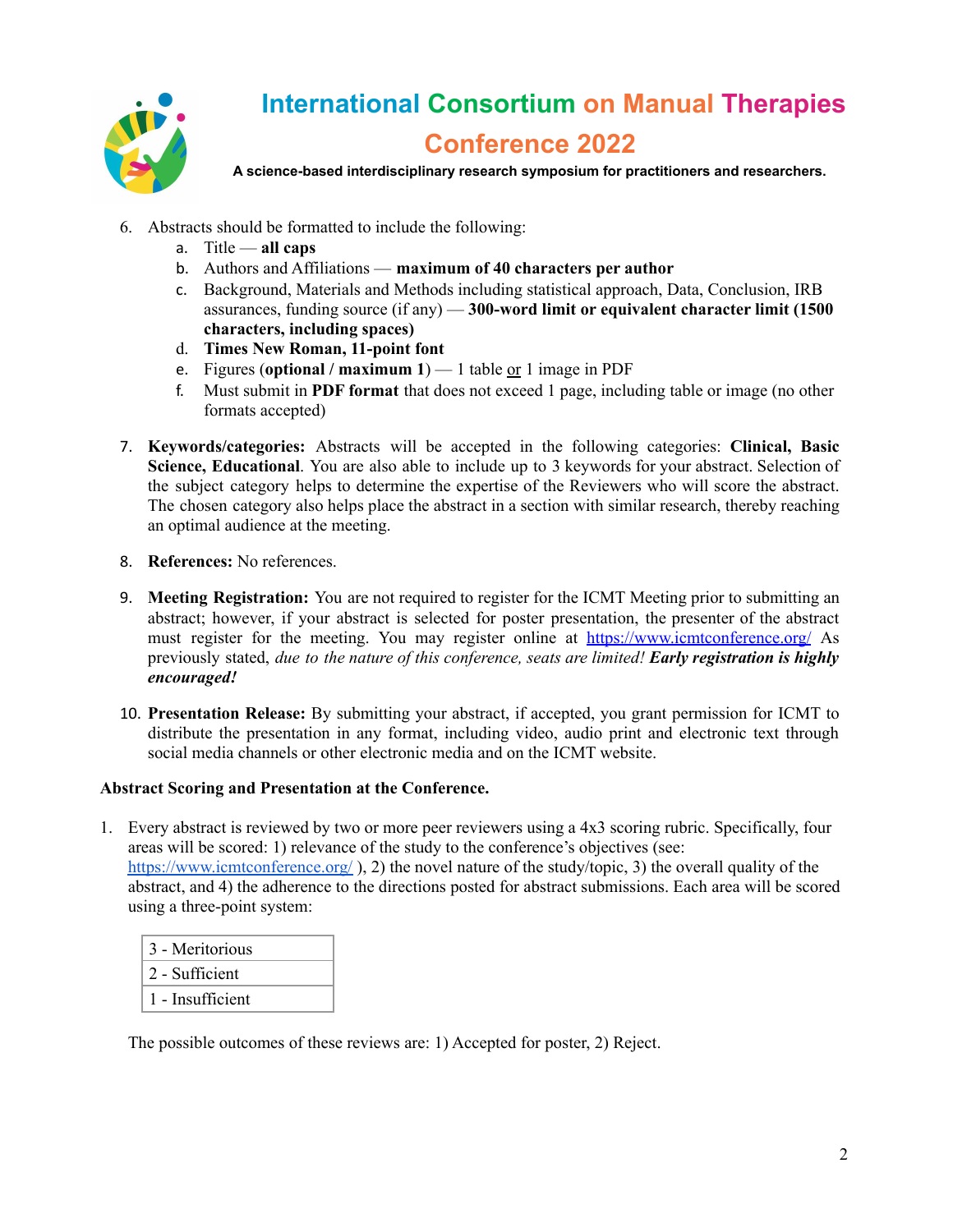

# **International Consortium on Manual Therapies Conference 2022**

**A science-based interdisciplinary research symposium for practitioners and researchers.**

- 2. **Abstract Rejection:** Abstract decisions are based on the recommendation of assigned peer reviewers and the recommendations of the Program Committee. The most common reasons for rejection are incompleteness or lack of detailed methods or results that enable it to be reviewed adequately. The abstract should describe only work (experiments and analysis) that has *already been completed*, not work that is planned for the interval between abstract submission and the conference; hence, statements such as "data will be collected" or "data will be analyzed" will be grounds for rejection.
- 3. **Poster Presentations:** Poster presentations will occur on day four of the meeting, Saturday, 2022.05.21. In order to fit on the poster boards, **digital posters cannot be bigger than 9600 px (48 in** or 121.92 cm) wide x 7200 px (36in or 91.44 cm) high and can not exceed 3MB in size. Abstracts accepted for poster and oral presentation will require paid attendance at the face-to-face meeting. You may register online at <https://www.icmtconference.org/>
- 4. **Poster Video:** Posters will be hung for the entire conference unless withdrawn. Poster presenters will be required to attend the poster session on Saturday, 21 May 1015-1200 EDT (1615-1800 CEST). See the schedule for reference. To help attendees learn about your poster and encourage attendance for your formal presentation, a video of no more than one minute highlighting your research question and important or novel aspects of your work will be posted by your poster throughout the conference. Research results and conclusions should not be included in your video.
- 5. **Final Materials Due:** Digital posters and videos submissions are required to be emailed to: posters@icmtconference.org by **2022.April.15** for integration activities.
- 6. **Poster Award:** ICMT is committed to the mentoring and career development of trainees\* during this inaugural meeting. The most meritorious posters will be awarded in the following categories:
	- Best Basic Science
	- Best Clinical
	- Best Educational
	- *• Awaiting Sponsor*
	- *• Awaiting Sponsor*
	- Best Overall Professional
	- Best Overall Student/Trainee
		- \*Trainees are classified as those who have not yet completed a terminal degree, certificate, or diploma in the relevant profession(s).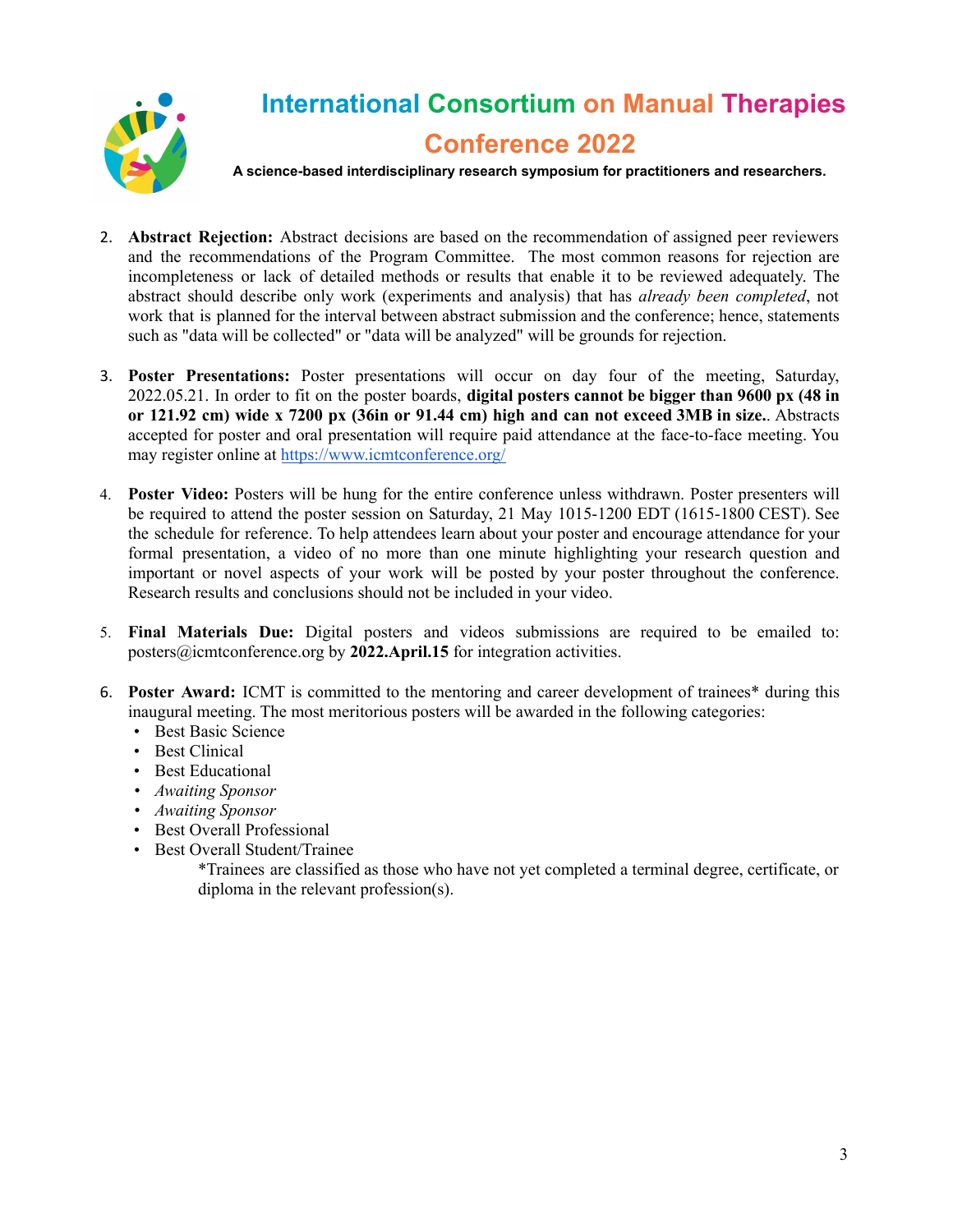### <span id="page-3-0"></span>**DONEC DIGNISSIM JUSTO QUAM, TRISTIQUE TINCIDUNT ORCI SCELERISQUE CONDIMENTUM.**

Sed, Consequat<sup>1</sup>. Lectus Malesuada<sup>2</sup>. Dui Vehicula-lobortis<sup>1</sup>. In Aliquam.<sup>1</sup>

Praesent accumsan arcu Sed Vestibulum Sodales[1], Orci Dolor pellentesque Mi, quis efficitur Mauris Justo.[2]

**Background.** Lorem ipsum dolor sit amet, consectetur adipiscing elit. Donec dignissim justo quam, tristique tincidunt orci scelerisque condimentum. Duis a velit aliquet, tristique ligula id, vehicula orci. Donec ut blandit erat. Duis vitae molestie mi. Donec tortor ligula, elementum a erat sit amet, pharetra pharetra elit. Quisque non posuere nisi.

**Methods.** Sed aliquam pretium tellus, eu interdum erat porttitor ut. Sed a accumsan massa. Nam varius sapien id tincidunt pulvinar. Etiam consequat ante sit amet justo efficitur, at euismod mauris imperdiet. Nunc ac massa ac nisi consectetur posuere aliquam sollicitudin erat. In suscipit magna nec nulla ornare, et consectetur justo posuere.

Nulla consectetur enim et velit elementum ullamcorper. Phasellus ac odio sem. Vivamus dui est, auctor semper eleifend id, lobortis vel lectus. Vivamus efficitur arcu mauris, at molestie eros hendrerit vel. Integer commodo ante quis tellus consectetur tristique.

**Results.** Aliquam pretium fermentum quam, quis aliquam augue aliquam eu. Praesent tincidunt dolor a libero ornare ullamcorper ut eget risus. Etiam condimentum lectus orci, tincidunt convallis sapien consectetur eu. Sed quam tortor, eleifend sit amet urna eget, ornare tempus nisi. Proin vulputate aliquam mauris at mollis. In magna leo, posuere et nisl maximus, volutpat tristique erat.

**Conclusion.** Praesent quis lacinia ligula. Phasellus ultrices lorem sed luctus efficitur. Praesent ac dapibus velit. Nunc cursus augue mattis eros lacinia, a posuere eros vulputate. Aenean at mauris lorem. Praesent sagittis finibus mauris id fringilla.

**Category.** Basic Science; Educational **Keywords.** cras; efficitur; interdum;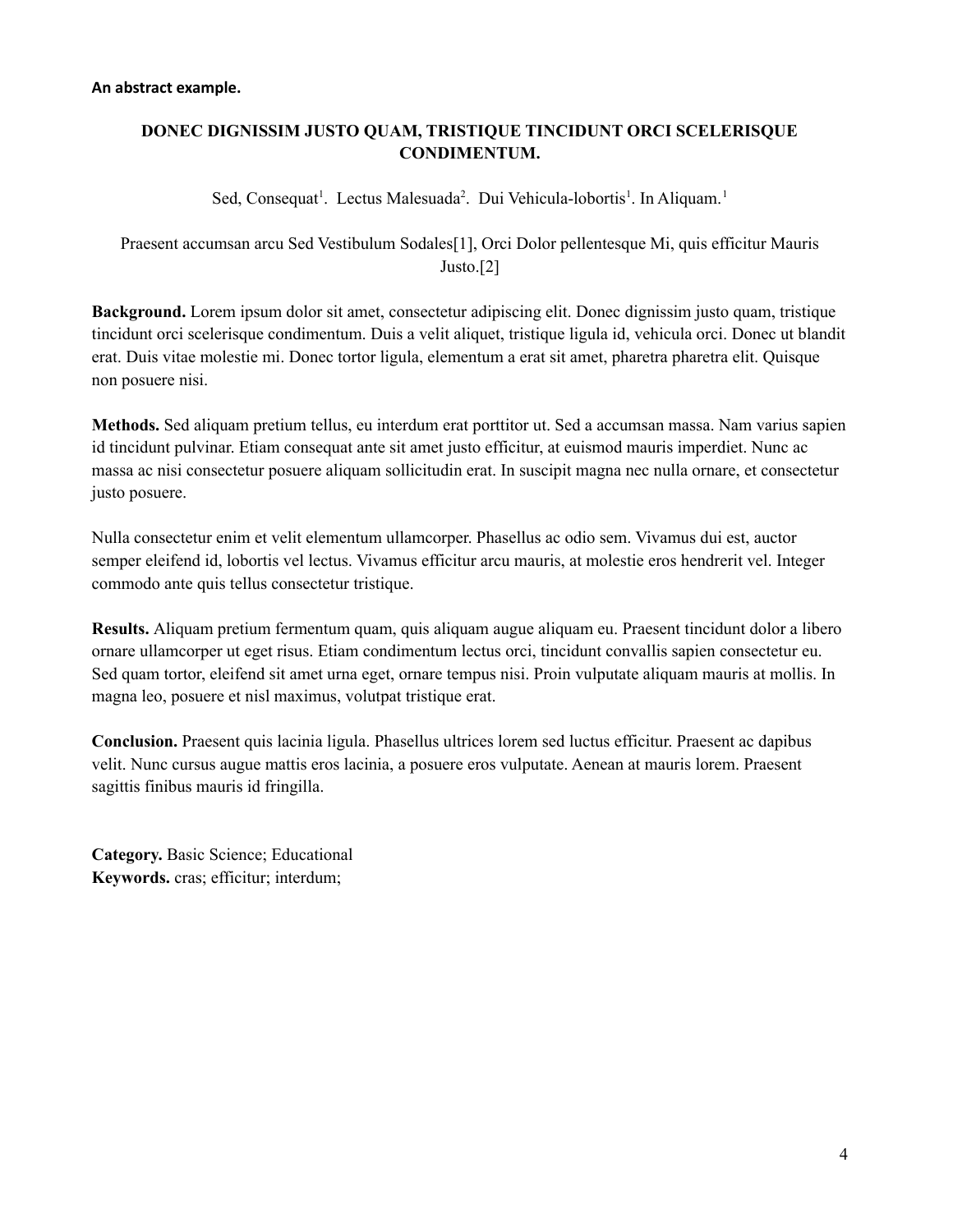### <span id="page-4-0"></span>**DONEC DIGNISSIM JUSTO QUAM, TRISTIQUE TINCIDUNT ORCI SCELERISQUE CONDIMENTUM.**

Sed, Consequat<sup>1</sup>. Lectus Malesuada<sup>2</sup>. Dui Vehicula-lobortis<sup>1</sup>. In Aliquam.<sup>1</sup>

#### Praesent accumsan arcu Sed Vestibulum Sodales[1], Orci Dolor pellentesque Mi, quis efficitur Mauris Justo.[2]

**Background.** Lorem ipsum dolor sit amet, consectetur adipiscing elit. Donec dignissim justo quam, tristique tincidunt orci scelerisque condimentum. Duis a velit aliquet, tristique ligula id, vehicula orci. Donec ut blandit erat. Duis vitae molestie mi. Donec tortor ligula, elementum a erat sit amet, pharetra pharetra elit. Quisque non posuere nisi.

**Methods.** Sed aliquam pretium tellus, eu interdum erat porttitor ut. Sed a accumsan massa. Nam varius sapien id tincidunt pulvinar. Etiam consequat ante sit amet justo efficitur, at euismod mauris imperdiet. Nunc ac massa ac nisi consectetur posuere aliquam sollicitudin erat. In suscipit magna nec nulla ornare, et consectetur justo posuere.

Nulla consectetur enim et velit elementum ullamcorper. Phasellus ac odio sem. Vivamus dui est, auctor semper eleifend id, lobortis vel lectus. Vivamus efficitur arcu mauris, at molestie eros hendrerit vel. Integer commodo ante quis tellus consectetur tristique.

**Results.** Aliquam pretium fermentum quam, quis aliquam augue aliquam eu. Praesent tincidunt dolor a libero ornare ullamcorper ut eget risus. Etiam condimentum lectus orci, tincidunt convallis sapien consectetur eu. Sed quam tortor, eleifend sit amet urna eget, ornare tempus nisi. Proin vulputate aliquam mauris at mollis. In magna leo, posuere et nisl maximus, volutpat tristique erat.

| Proin      | malesuada | urna   | erat   | sodales | orci   | venenatis |
|------------|-----------|--------|--------|---------|--------|-----------|
| Maecenas   | $\ast$    | $\ast$ |        | *       | $\ast$ |           |
| Augue      |           |        |        | $\ast$  |        |           |
| Lectus     | $\ast$    | $\ast$ | $\ast$ | $\ast$  | $\ast$ | $\ast$    |
| Mollis     |           |        |        |         |        |           |
| Tristique  | $\ast$    | $\ast$ | $\ast$ | $\ast$  | $\ast$ | $\ast$    |
| Amet lorem | $\ast$    |        | $\ast$ |         | $\ast$ |           |

**Table.**

**Table 1.** Proin malesuada urna erat, in sodales orci venenatis sed. Maecenas aliquam arcu eget varius dapibus. Vestibulum ante ipsum primis in faucibus orci luctus et ultrices posuere cubilia curae

**Conclusion.** Praesent quis lacinia ligula. Phasellus ultrices lorem sed luctus efficitur. Praesent ac dapibus velit. Nunc cursus augue mattis eros lacinia, a posuere eros vulputate. Aenean at mauris lorem. Praesent sagittis finibus mauris id fringilla.

**Category.** Basic Science; Educational **Keywords.** cras; efficitur; interdum;